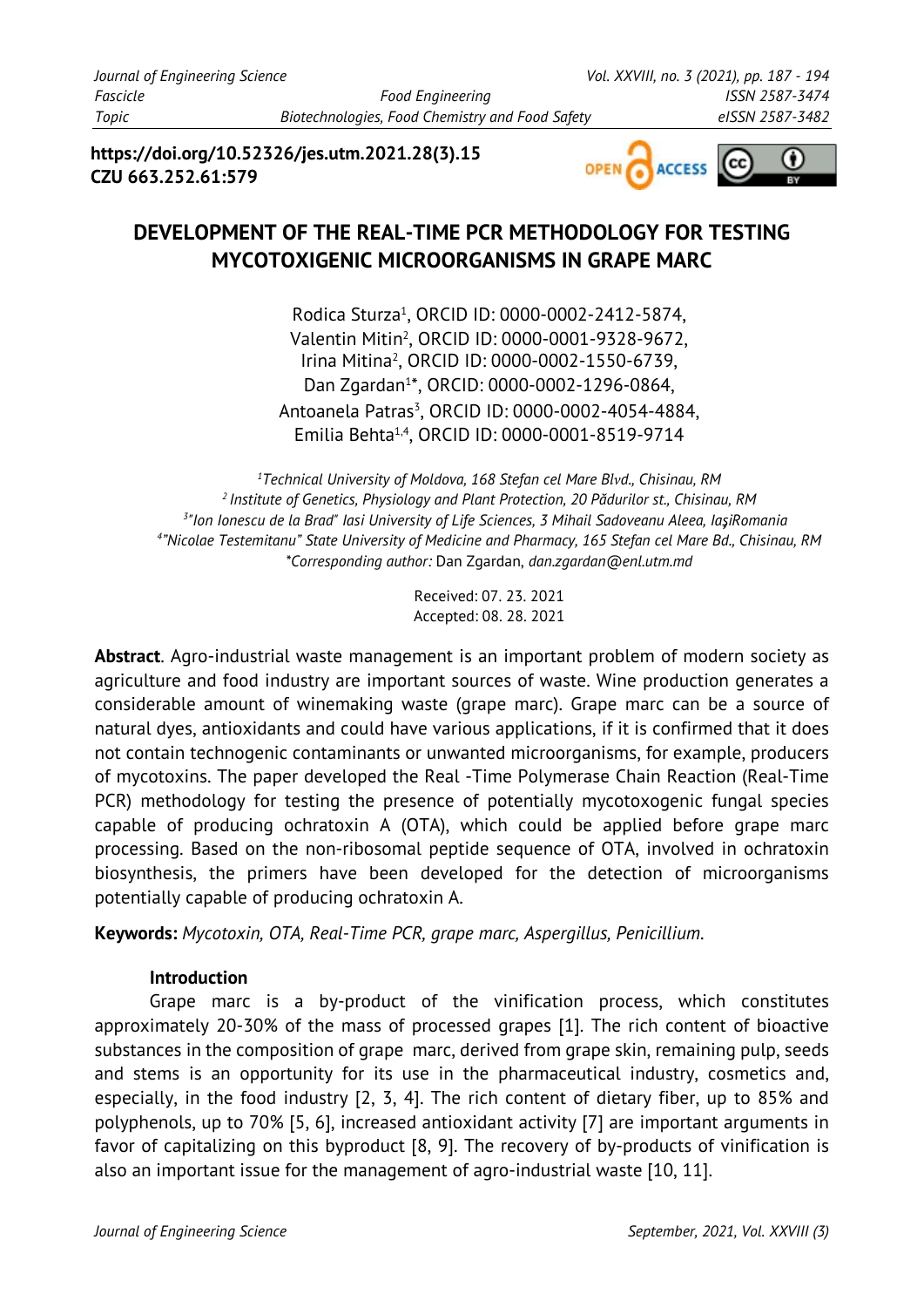Grape marc is usually stored, used as fertilizer or for animal nutrition [12]. The storage and spread of grape mark in the environment can cause damage to the environment, lead to water pollution and, finally, create inconvenience to nearby towns, because due to low pH and the presence of tannins, biodegradation of this byproduct occurs very slowly [13]. The use of grape marc for animal feed is not reasonable, because it is poor in nutrients and the tannins are difficult to digest [14, 15].

At the same time, the recovery of bioactive components from grape marc requires its rigorous control, because, especially in years with precipitation during the ripening period of grapes they can be contaminated with mycotoxins [16]. Mycotoxigenic molds, capable of colonizing grapes, especially affect the skin of the berries, so there are risks that after the vinification process, they remain in the marc. Thus, there are risks of contamination of grape marc, derived products and grape marc extracts with mycotoxins, especially when marc is not processed immediately after the vinification process [17].

In order to ensure the innocuousness of the products obtained from grape marc, it is necessary to check the presence of mycotoxinogenic microorganisms before processing the pomace. Previous research has shown that the Real-Time PCR methodology can be successfully applied for the analysis and quantification of mycotoxigenic fungi in maize [18], as well as for the detection of *Brettanomyces/Dekkera* in wines [19]. The purpose of this research was to develop a rapid method real-time PCR to verify the presence of microorganisms capable of producing mycotoxins in grape marc.

#### **Materials And Methods**

Grape marc samples were collected from different geographical zones. Table 1 shows the details of the samples used in this study.

| Grape marc samples used in this study" |             |                         |                       |  |  |  |  |
|----------------------------------------|-------------|-------------------------|-----------------------|--|--|--|--|
| Sample name                            | Sample type | Variety of grape/wheat  | Sample origin         |  |  |  |  |
| A <sub>2</sub>                         | Grape marc  | Feteasca Neagra         | Speia, Anenii-Noi     |  |  |  |  |
| A3                                     | Grape marc  | Cabernet-Sauvignon      | Popeasca, Stefan-Voda |  |  |  |  |
| A4                                     | Grape marc  | Cabernet-Sauvignon      | Cojusna, Straseni     |  |  |  |  |
| A6                                     | Grape marc  | Cabernet-Sauvignon      | Pleseni, Cantemir     |  |  |  |  |
| A <sub>8</sub>                         | Grape marc  | Merlot                  | Salcuta, Causeni      |  |  |  |  |
| A <sub>9</sub>                         | Grape marc  | Cabernet-Sauvignon      | Abaclia, Basarabeasca |  |  |  |  |
| A10                                    | Grape marc  | Cabernet-Sauvignon      | Tigheci, Leova        |  |  |  |  |
| A11                                    | Grape marc  | <b>Pinot Noir</b>       | Taraclia              |  |  |  |  |
| <b>B12</b>                             | Wheat grain | Wheat with visual signs | Chisinau, IGPPP*      |  |  |  |  |
|                                        |             | of fungal infection     |                       |  |  |  |  |

**Grape marc samples used in this study\*** 

*\*Institute of Genetics, Physiology and Plant Protection*

#### **Isolation of the DNA**

Total deoxyribonucleic acid (DNA) was extracted from wine using SDS-based DNA extraction methods [20] with some modifications. The procedure was carried at the room temperature. Briefly, 0.5 g of grape marc was homogenized to fine powder with 0.5 g of aluminium oxide and resuspended in 4 mL of the Extraction buffer (Tris-HCl 0.2 M pH 8.0, NaCl 0.25 M, Na<sub>2</sub>EDTA 0.025 M, SDS 5% w/v) and heated at 65°C for 1 hour. After 10 minute centrifugation at 10000 min<sup>-1</sup> the supernatant was transferred to a fresh tube, mixed with an

*Table 1*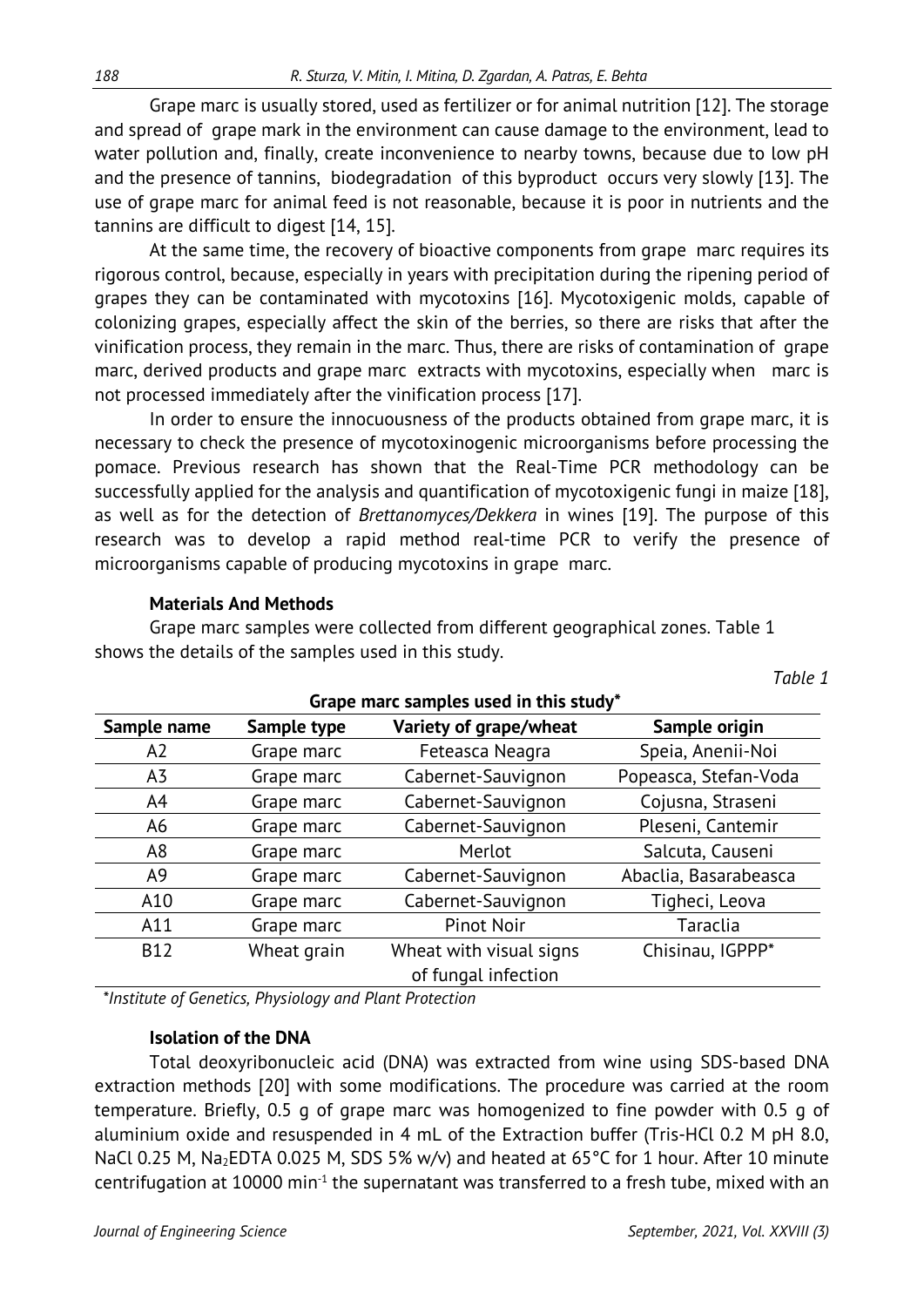equal volume of isopropanol and incubated at -20 °C for 30 minutes. The samples were centrifuged, the pellet washed with 70% ethanol, air dried and dissolved in 100 μL of water; 2 μL of the resulting DNA solution was used per polymerase chain reaction (PCR). The qualitative and quantitative verification of the isolated DNA was made by spectrophotometric analyses.

## **Polymerase Chain Reaction Amplifications**

The Real-Time PCR allows precise quantification of specific nucleic acids in a complex solution by fluorescent detection of labeled PCR products. In a Real Time PCR, a positive reaction is detected by accumulation of a fluorescent signal. For the experiments, we used SYBR Green I nonspecific dye as the fluorescent agent. The quantification cycle (Cq) represents the number of cycles required for the fluorescent signal to cross the threshold (i.e., to pass the background level). Cq levels are inversely proportional to the amount of target nucleic acid in the sample. The lower the Cq level the higher is the concentration of target nucleic acid in the sample. We used 40 cycles of amplification [21].



**Figure 1.** Temperature cycling conditions

In our research Real-Time PCR has been done at Real-Time PCR Detection Systems CFX96 TouchTM BIORAD. PCR conditions were as recommended by SybrGreen producer (Applied Biosystems) - initial incubation at 50 °C for 2 minutes, initial denaturation at 95 °C for 2 minutes, and alternation at 95 °C for 15 seconds and 60 °C for 1 minute for 40 cycles. For melting curve construction, samples were heated at 95 °C for 15 seconds, then incubated at 60°C for 1 minute (1.6 °C/s ramp rate), then heated at 95°C for 15 seconds (0.15°C/s ramp rate). Cycling conditions are shown in Figure 1. The detection was done at SYBR channel.

## **Results and discussion**

During this work, two pairs of primers based on *Vitis vinifera* 26S ribosomal RNA gene sequence were developed. Using these primers in PCR reaction can confirm that the extracted DNA is of PCR quality and is free of PCR inhibitors. Besides, these primers allow normalizing the amount of the input DNA in PCR reaction for estimation of the amount of pathogen DNA relative to plant DNA in different samples.

Though for primer design *Vitis vinifera* 26S ribosomal RNA gene sequence was used, they can recognize a vast number of eukaryotic organisms according to the BLAST analysis. Table 2 shows names, sequences and characteristics of the primers used for detection of eukaryotic DNA in the sample.

The gene bank accession used as a template was DQ667962.1 *Vitis vinifera 26S ribosomal RNA gene, partial sequence*.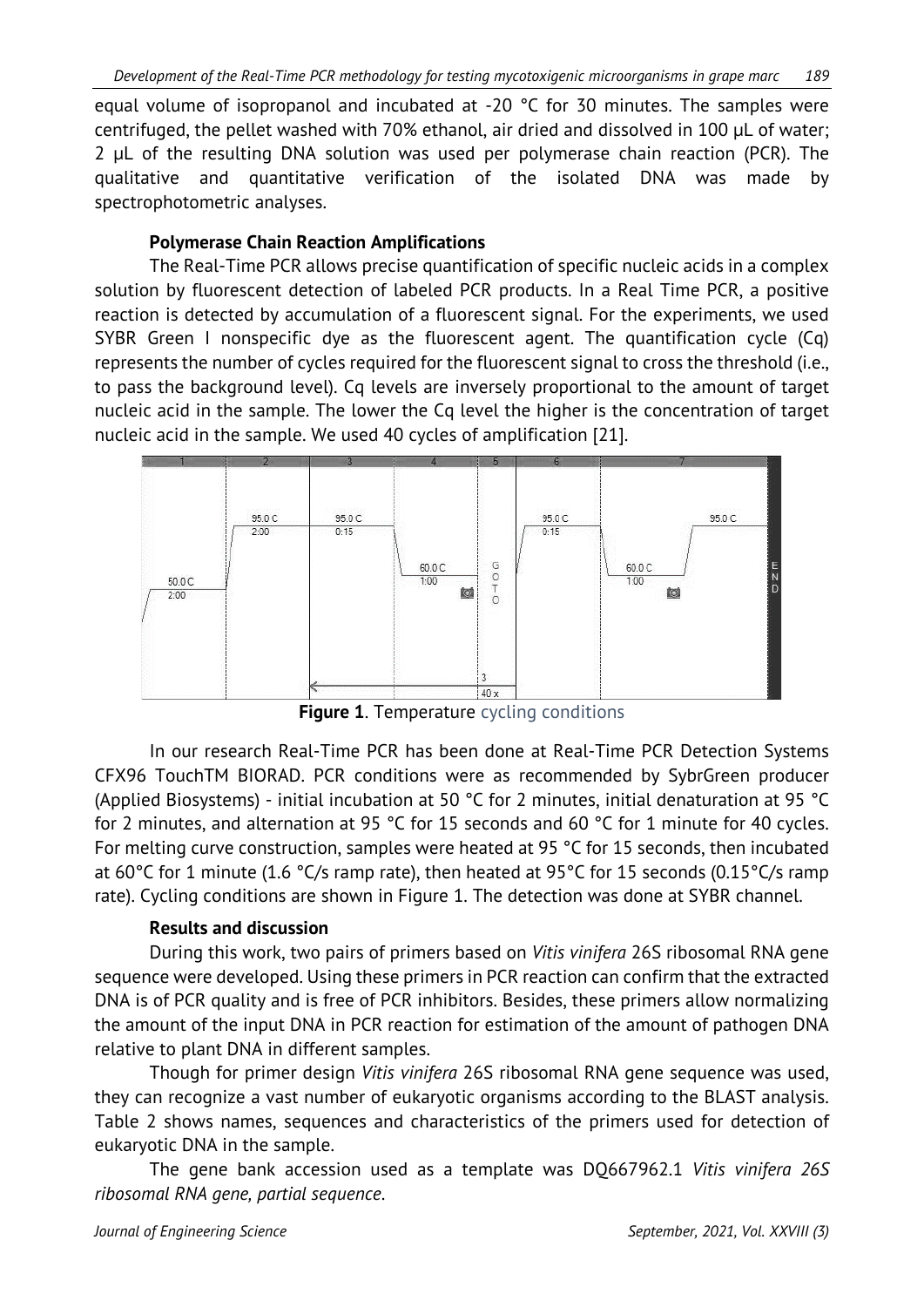|                |                    | Primers used for detection of eukaryotic DNA in the sample |        |          |            |                |                  |                   |
|----------------|--------------------|------------------------------------------------------------|--------|----------|------------|----------------|------------------|-------------------|
| Primer<br>name | <b>Orientation</b> | Sequence<br>$>5$ ')<br>$\overline{5}$                      | Length | <u>ع</u> | <b>SC%</b> | Self           | М<br><b>Self</b> | Product<br>Ienath |
| P183           | Forward<br>primer  | CGGGTAAACGGCGGGAGTAA                                       | 20     | 62.22    | 60.00      | -3             | 1                | 131               |
| P184           | Reverse<br>primer  | <b>TGGCTGTGGTTTCGCTGGAT</b>                                | 20     | 62.41    | 55.00      | $\overline{z}$ | $\overline{2}$   |                   |
| P185           | Forward<br>primer  | CCGGAAACGGCGAAAGTGAA                                       | 20     | 61.50    | 55.00      | 4              | 0                | 150               |
| P186           | Reverse<br>primer  | GCCAAACTCCCCACCTGACA                                       | 20     | 62.35    | 60.00      | 3              | 3                |                   |

Primers for detection of the potential producers of OTA were designed based on the sequence of OTA non-ribosomal peptide synthetase gene. This is a gene involved in OTA biosynthesis. These primers can recognize the following pathogens containing OTA nonribosomal peptide synthetase gene in their genome, and thus potentially capable of producing OTA: *Aspergillus nidulans*, *Aspergillus tubingensis*, *Aspergillus tamarii*, *Aspergillus niger*, *Aspergillus ochraceus*, *Aspergillus carbonarius*, *Penicillium viridicatum*, *Penicillium carneum*, *Penicillium aurantiogriseum*, *Penicillium melanoconidium*, *Penicillium nordicum*, *Penicillium verrucosum.* Table 3 shows primer names, sequences and characteristics.

*Table 3*

| Primers used for detection of potential OTA producers |                   |                                           |        |       |               |      |                                   |                                |
|-------------------------------------------------------|-------------------|-------------------------------------------|--------|-------|---------------|------|-----------------------------------|--------------------------------|
| Primer<br>name                                        | orientation       | Sequence<br>$\overline{5}$ )<br>$(5 - 5)$ | Length | 트     | GC%           | Self | $\mathsf{M}$<br>complemen<br>Self | complemen<br>Product<br>length |
| P71                                                   | Forward<br>primer | GGCTTCGTGTTGTCCCTTCT                      | 20     | 60.25 | 55.00         | -2   | 0                                 | 97                             |
| P72                                                   | Reverse<br>primer | GTCCATTCTCGACGTGTTCCA                     | 21     |       | 60.34 52.38 4 |      | 1                                 |                                |
| <b>P73</b>                                            | Forward<br>primer | CATGGTCGTTTGGACGATGTGA                    | 22     |       | 61.18 50.00 5 |      | $\mathbf{1}$                      | 155                            |
| P74                                                   | Reverse<br>primer | CAGCTCGGCTCGATCAACAG                      | 20     |       | 61.14 60.00 4 |      | $\overline{2}$                    |                                |
| P75                                                   | Forward<br>primer | GCCGCAAGGTCAGTGAATGT                      | 20     |       | 61.24 55.00 5 |      | 1                                 | 119                            |
| P76                                                   | Reverse<br>primer | TGTGGGACTCCACTCAAAGTAAGA                  | 24     |       | 61.18 45.83 5 |      | 1                                 |                                |
| <b>P77</b>                                            | Forward<br>primer | CCGCAAGGTCAGTGAATGTACTC                   | 23     | 61.47 | 52.17 5       |      | $\overline{2}$                    | 144                            |
| P78                                                   | Reverse<br>primer | TCGACGTGTTCCATTTCAATACCA                  | 24     | 60.80 | 41.67         | 4    | 0                                 |                                |

*Table 2*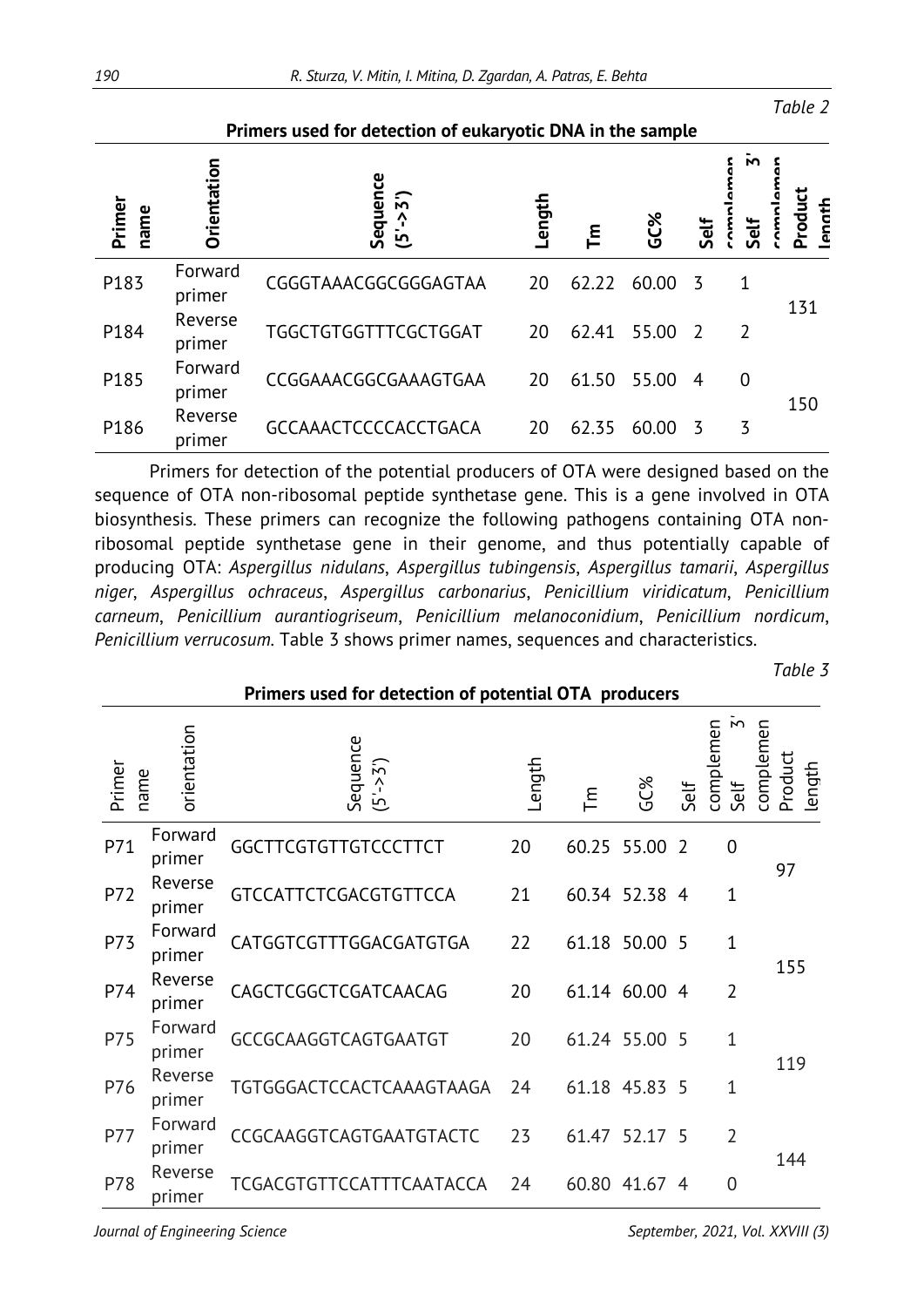The gene bank accession used as a template was GenBank: JN097804.1 *Aspergillus ochraceus* strain CBS 589.68 *OTA non-ribosomal peptide synthetase gene, partial cds*.

Next, the grape marc DNA samples were analyzed by real-time PCR using the designed primers. In this study, we analyzed 8 grape marc samples of different grape varieties from different zones (Table 1, Materials and Methods). As a positive control for the primers, we used wheat with visible signs of fungal infection, previously shown to contain OTA nonribosomal peptide synthetase gene. First, the amplificability of DNA from grape marc was tested, using primer pairs p. 183 - 184 and p. 185 - 186. Table 4 shows the results of realtime PCR analysis with primer pair p. 183 - 184.

*Table 4*



#### **Real-Time PCR data analysis for primer pair P183-P184**

These data show that every sample had the DNA template that could be amplified by this primer pair. The Cq values vary from 10.45 in A8 sample to 18.63 in A10 sample. The melting curve shows a single well pronounced peak with similar melt temperature for all samples. This indicates that the amplified fragment is uniform. Table 5 shows the results of real-time PCR analysis with primer pair p. 185 - 186. In this case, the template DNA could as well be amplified by this primer pair. The Cq values vary from 12.97 in A8 sample to 33.46 in B12 sample, table 5. High Cq value for the wheat DNA sample means that the threshold fluorescence level is reached later in this sample. This can be explained by either low DNA content or lower primer affinity to this template.



#### **Real-Time PCR data analysis for primer pair P185-P186**

*Table 5*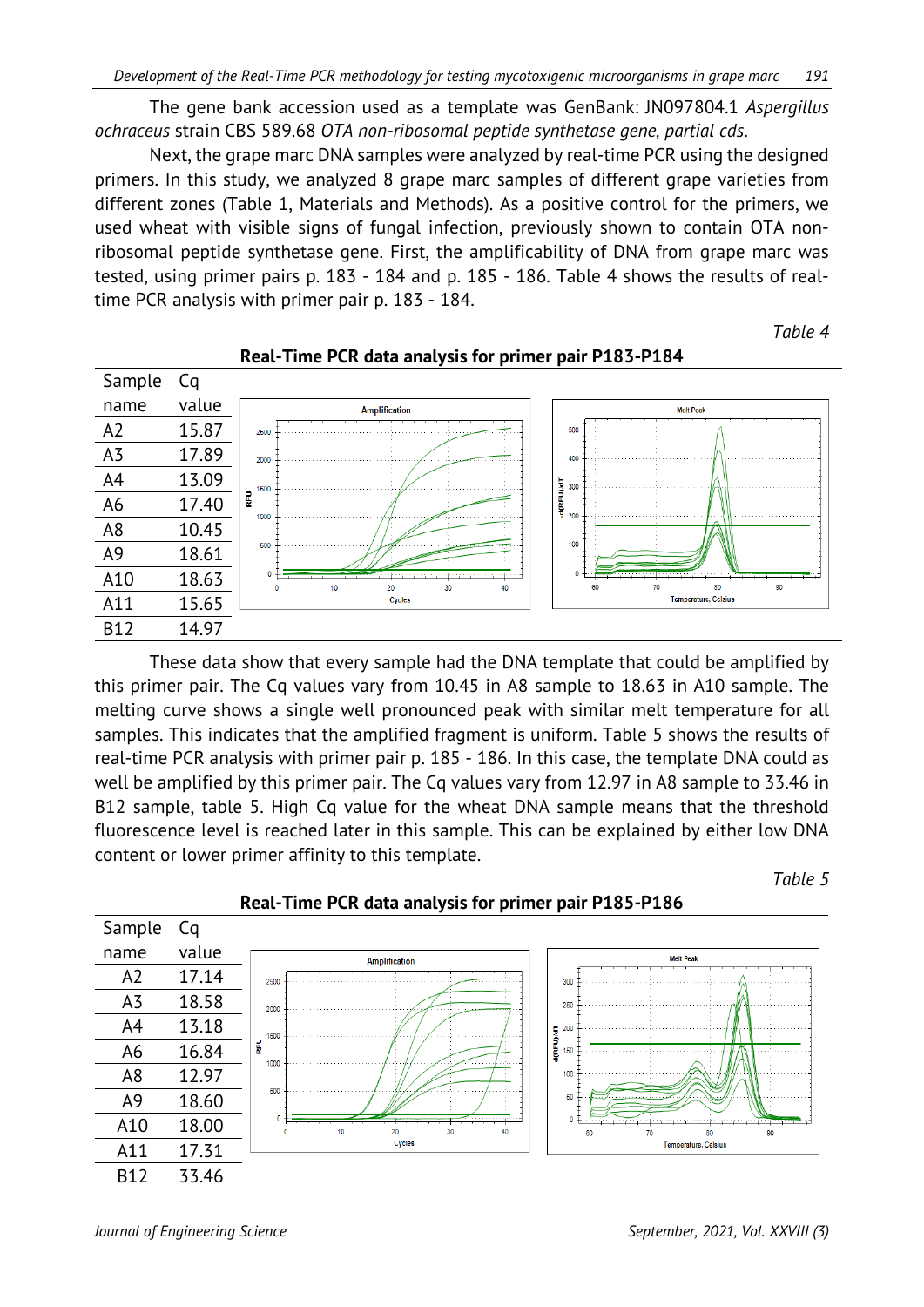Since the other primer pair p185-186, did not produce such a low Cq value for B12 sample, and since the primers were designed using *Vitis vinifera* gene as a template, one can assume that the higher Cq value is caused by lower affinity of the primer pair p. 185 - 186 to the wheat DNA. Another evidence favoring this explanation is a slightly different melting temperature for the melting peak of B12 (wheat) sample. Anyways, both primer pairs showed amplification in all analyzed samples, confirming that the analyzed DNA is of PCR quality.

Next, we analyzed the same samples using primers to *ochratoxin A non-ribosomal peptide synthetase gene* to detect potential OTA producer in the grape marc. Table 6 shows the results of Real-Time PCR analysis with primer pair p71-p72.

*Table 6*



#### **Real-Time PCR data analysis for primer pair P71-P72**

As one can see from the Table 6, no signal was obtained for either grape marc sample. The only positive signal obtained in this experiment was for B12 (wheat) control, with the Cq value 30.43. The melt curve shows a single well pronounced peak indicating that a single fragment is amplified in the PCR reaction.

Similar results were obtained for the other 3 primer pairs (p. 73 - 74, p. 75 - 76 and p. 77 - 78). Table 7 shows the Cq values obtained by different primer pairs designed to *OTA non-ribosomal peptide synthetase gene*.

*Table 7*

| gene           |                           |        |        |        |  |  |  |
|----------------|---------------------------|--------|--------|--------|--|--|--|
| Sample         | Cq value for primer pairs |        |        |        |  |  |  |
| name           | P71-72                    | P73-74 | P75-76 | P77-78 |  |  |  |
| A2             | N/A                       | N/A    | N/A    | N/A    |  |  |  |
| A <sub>3</sub> | N/A                       | N/A    | N/A    | N/A    |  |  |  |
| A4             | N/A                       | N/A    | N/A    | N/A    |  |  |  |
| A6             | N/A                       | N/A    | N/A    | N/A    |  |  |  |
| A <sub>8</sub> | N/A                       | N/A    | N/A    | N/A    |  |  |  |
| A <sub>9</sub> | N/A                       | N/A    | N/A    | N/A    |  |  |  |
| A10            | N/A                       | N/A    | N/A    | N/A    |  |  |  |
| A11            | N/A                       | N/A    | N/A    | N/A    |  |  |  |
| <b>B12</b>     | 30.43                     | 30.53  | 31.09  | 30.70  |  |  |  |

# **The Cq values for different primer pairs designed to** *OTA non-ribosomal peptide synthetase*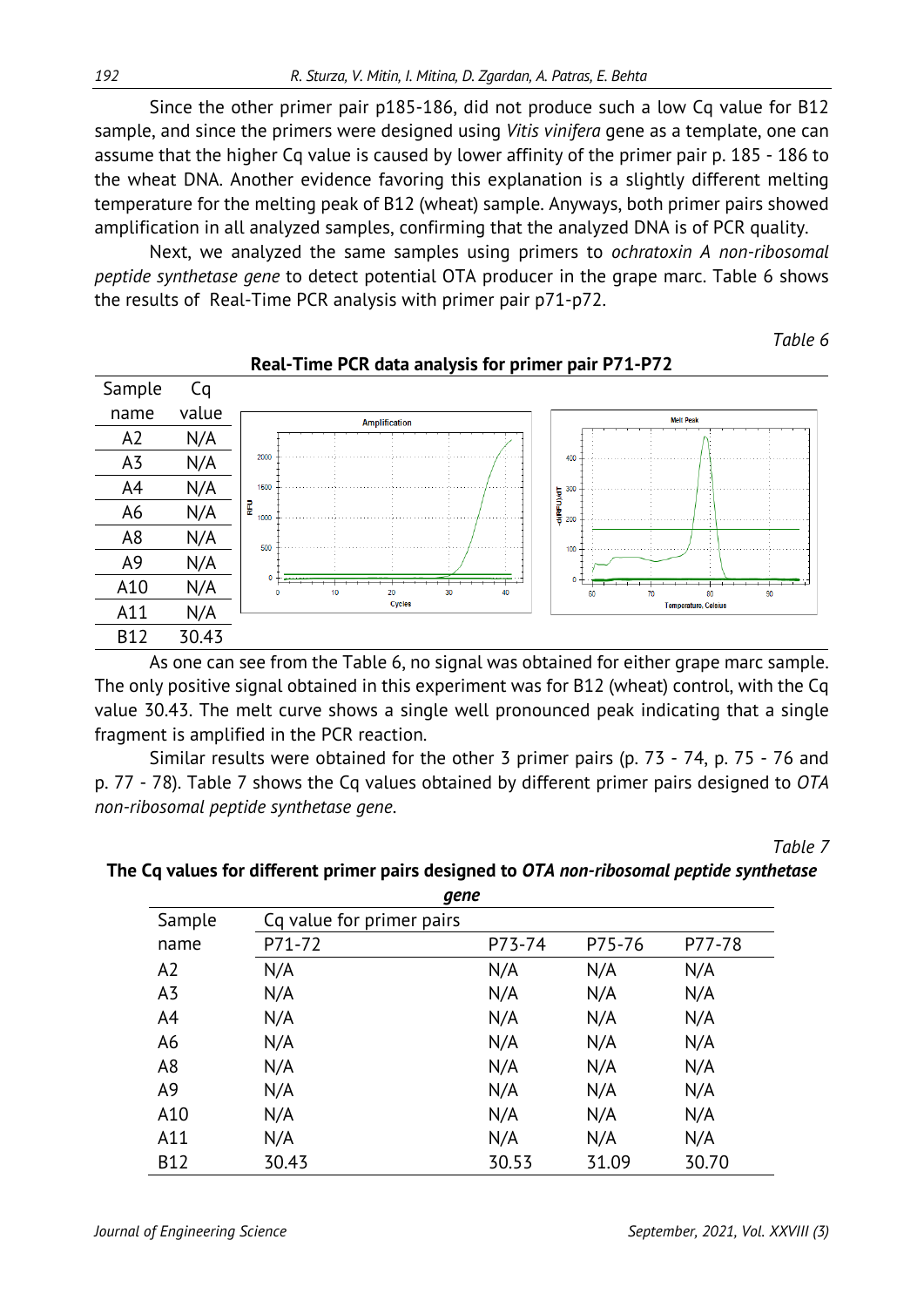As one can see, no grape marc sample was positive for the OTA non-ribosomal peptide synthetase gene, involved in OTA synthesis, though every primer pair recognized this gene in the positive control wheat sample. Thus, though the grape marc DNA was of a sufficient quality for PCR reaction, no DNA belonging to potential OTA producers from genera *Aspergillus* and *Penicillium* was detected. This can speak in favor of grape marc biological safety for further use.

### **Conclusions**

1. Based on the sequence of *OTA non-ribosomal peptide synthetase*, involved in ochratoxin biosynthesis, four pairs of primers for detection of the microorganisms potentially capable of producing OTA were developed.

2. For internal control of DNA quality, two pairs of primers capable of recognizing eukaryotic DNA, using the sequence of *Vitis vinifera 26S ribosomal RNA gene* as a template were developed.

3. SDS-based method of DNA extraction was adapted for purifying the DNA from grape marc.

4. No microorganisms potentially capable of producing OTA were detected in the analyzed grape marc samples, which makes them suitable for further use.

5. The proposed Real-Time PCR method for verifying the presence of mycotoxigenic microorganisms in grape marc would avoid further contamination of grape marc, derived products and grape marc extracts, obtained from this by-product of vinification.

**Acknowledgments:** The authors would like to thank the Project 2SOFT/1.2/83 "INTELLIGENT VALORISATION OF AGRO-FOOD INDUSTRIAL WASTES (INTELWASTES)", funded by the European Union, within the program Cross border cooperation Romania - Republic of Moldova 2014-2020.

#### **References**

- 1. Dwyer K., Hosseinian F., Rod M.R. The market potential of grape waste alternatives. In: *Journal* of *Food Research,* 2014, 3, 91.
- 2. Spinei A., Sturza R., Moșanu A., Zagnat M., Bordeniuc Gh. The use of anthocyanin extract obtained from wine products in the prevention of experimental dental caries. In: *Romanian Journal of Dentistry*, 2017, 20 (3), pp. 161 - 175.
- 3. Antonic B., Jancikova S., Dordevic D., Tremlova B. Grape Pomace Valorization: A Systematic Review and Meta-Analysis. In: *Foods*, 2020, 9, p. 1627.
- 4. García-Lomillo J., González-Sanjosé M.L. Applications of wine pomace in the food industry: Approaches and functions. In: *Comprehensive Reviews in Food Science and Food Safety*, 2017, 16, pp. 3 - 22.
- 5. [Quiles](https://www.researchgate.net/profile/Amparo-Quiles-2?_sg%5B0%5D=JasrZukMG8lXuxE45fYMVlK6NesIaloENTczHGDjxyraHwQcKL-dIh4TkG57wF76SMYdZRw.XYm4umXYP_lUjmsEacW73DLAXfL1rq5a5bziDu7EcGiH9M5q2Q5Aja0TXYDuwsxx6AmbwmwNI6EwsiDADly8mA&_sg%5B1%5D=VcLDCq1V7V-R_jSYhujsTWR09i6EoYlXnES0N9BIJOzRiB2fiUQnPb3_vmTfKZByKscfePk.0JljT7RQrj2hkeRBA_k0DzMm7gdJDWjD8LdNkHsyJ1-ap7e1q2YoPrHUuxQKClnkTEvYcmK4b9NMsMWdYAOZ_A) A., [Campbell](https://www.researchgate.net/profile/Grant-Campbell?_sg%5B0%5D=JasrZukMG8lXuxE45fYMVlK6NesIaloENTczHGDjxyraHwQcKL-dIh4TkG57wF76SMYdZRw.XYm4umXYP_lUjmsEacW73DLAXfL1rq5a5bziDu7EcGiH9M5q2Q5Aja0TXYDuwsxx6AmbwmwNI6EwsiDADly8mA&_sg%5B1%5D=VcLDCq1V7V-R_jSYhujsTWR09i6EoYlXnES0N9BIJOzRiB2fiUQnPb3_vmTfKZByKscfePk.0JljT7RQrj2hkeRBA_k0DzMm7gdJDWjD8LdNkHsyJ1-ap7e1q2YoPrHUuxQKClnkTEvYcmK4b9NMsMWdYAOZ_A) G. M., [Struck](https://www.researchgate.net/profile/Susanne-Struck?_sg%5B0%5D=JasrZukMG8lXuxE45fYMVlK6NesIaloENTczHGDjxyraHwQcKL-dIh4TkG57wF76SMYdZRw.XYm4umXYP_lUjmsEacW73DLAXfL1rq5a5bziDu7EcGiH9M5q2Q5Aja0TXYDuwsxx6AmbwmwNI6EwsiDADly8mA&_sg%5B1%5D=VcLDCq1V7V-R_jSYhujsTWR09i6EoYlXnES0N9BIJOzRiB2fiUQnPb3_vmTfKZByKscfePk.0JljT7RQrj2hkeRBA_k0DzMm7gdJDWjD8LdNkHsyJ1-ap7e1q2YoPrHUuxQKClnkTEvYcmK4b9NMsMWdYAOZ_A) S. et al. Fiber from fruit pomace: A review of applications in cereal-based products. In: *Food Reviews International*, 2018, 34 (2), pp. 162 - 181.
- 6. Sousa E.C., Uchoa-Thomaz A., Carioca J., Morais S., Lima A., Martins C., Alexandrino C., Ferreira P., Rodrigues A., Rodrigues S., et al. Chemical composition and bioactive compounds of grape pomace (*Vitis vinifera* L.), *Benitaka* variety, grown in the semiarid region of Northeast Brazil. In: *Food Science and Technology*, 2014, 34, pp. 135 – 142.
- 7. [Cristea](https://onlinelibrary.wiley.com/action/doSearch?ContribAuthorStored=Cristea%2C+Elena) E.[, Sturza](https://onlinelibrary.wiley.com/action/doSearch?ContribAuthorStored=Sturza%2C+Rodica) R., [Jauregi](https://onlinelibrary.wiley.com/action/doSearch?ContribAuthorStored=Jauregi%2C+Paula) P., [Niculaua](https://onlinelibrary.wiley.com/action/doSearch?ContribAuthorStored=Niculaua%2C+Marius) M., [Ghendov](https://onlinelibrary.wiley.com/action/doSearch?ContribAuthorStored=Ghendov-Mo%C8%99anu%2C+Aliona)‐Moșanu A., [Patras](https://onlinelibrary.wiley.com/action/doSearch?ContribAuthorStored=Patras%2C+Antoanela) A. Influence of pH and ionic strength on the color parameters and antioxidant properties of an ethanolic red grape marc extract. In: *Journal of Food Biochemistry*, 2019, e12788.
- 8. Adámez J.D., Samino E.G., Sánchez E.V., González G.D. *In vitro* estimation of the antibacterial activity and antioxidant capacity of aqueous extracts from grape-seeds (*Vitis vinifera* L.). In: *Food Control*, 2012, 24, pp. 136 – 141.
- 9. Peixoto C.M., Dias M.I., Alves M.J., Calhelha R.C., Barros L., Pinho S.P., Ferreira I.C. Grape pomace as a source of phenolic compounds and diverse bioactive properties. In: *Food Chemistry*, 2018, 253, pp. 132 – 138.